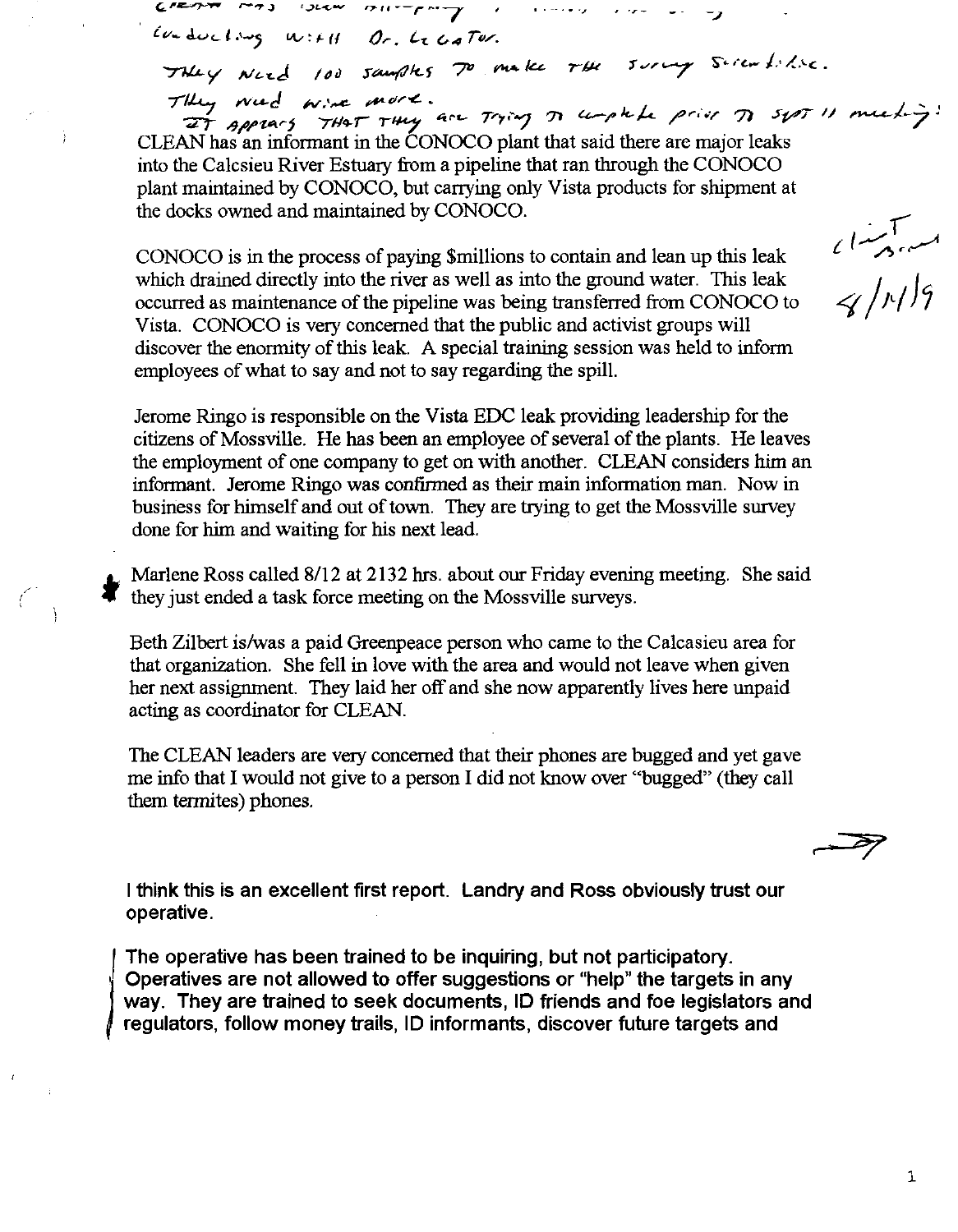. 7/2/98 CBO 5:505 in New orleans made 9 34 x Lett Benner, 5Hopped TO Damon Baptiste in New orleans.

 $2\pi v$ 

- on  $8/13$  (Vershoday) Took Dapositions from  $74e$   $60$   $\omega_3$  to  $\omega_1$  theory  $J_1$ KPLC TU as The Lake Citachy American and paper Adventurary 5ports and for Books companies  $f_v$  7/ port 1} marths.